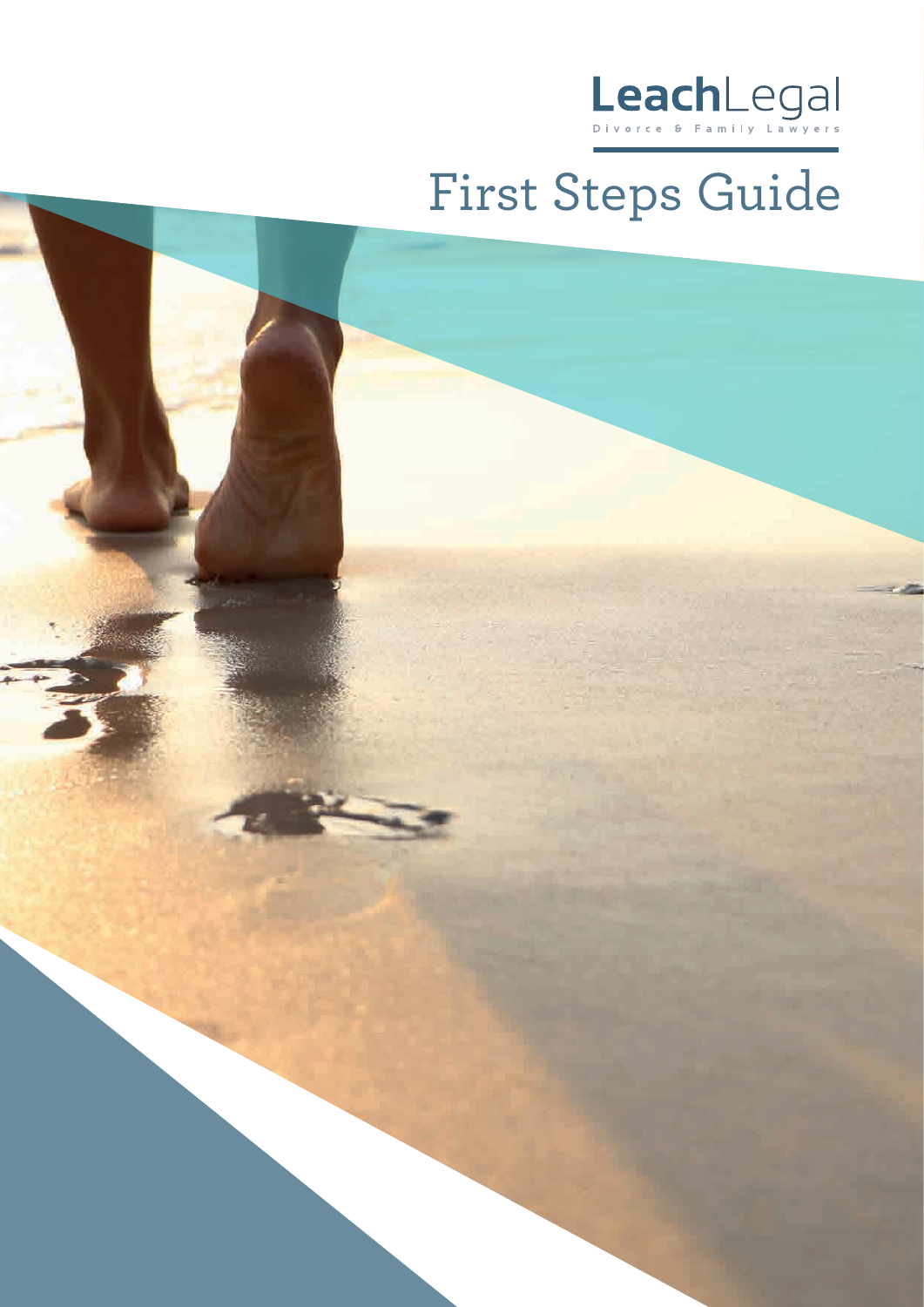### Message from Catherine

It is incredibly challenging when relationships breakdown. The stresses and pressures of having to cope with your whole world turning upside-down can be overwhelming.

Here at Leach Legal, we understand.

When it appears there is no answer to your problems, rest assured the answer lies with us.

With a team of 15 highly qualified and professional lawyers waiting to work for you, we pride ourselves on our ability to swiftly resolve divorce and separation issues through strategic implementation of proven processes.

By making contact with us, you have shown initiative and strength. Let us assist you as you begin the process of regaining control over your future.

Our First Steps Program is the guide you need to ease the transition and smooth the way to the resolution and reconciliation of your affairs.

Take the first steps with us.

You matter.

**Catherine Leach** *Managing Director*



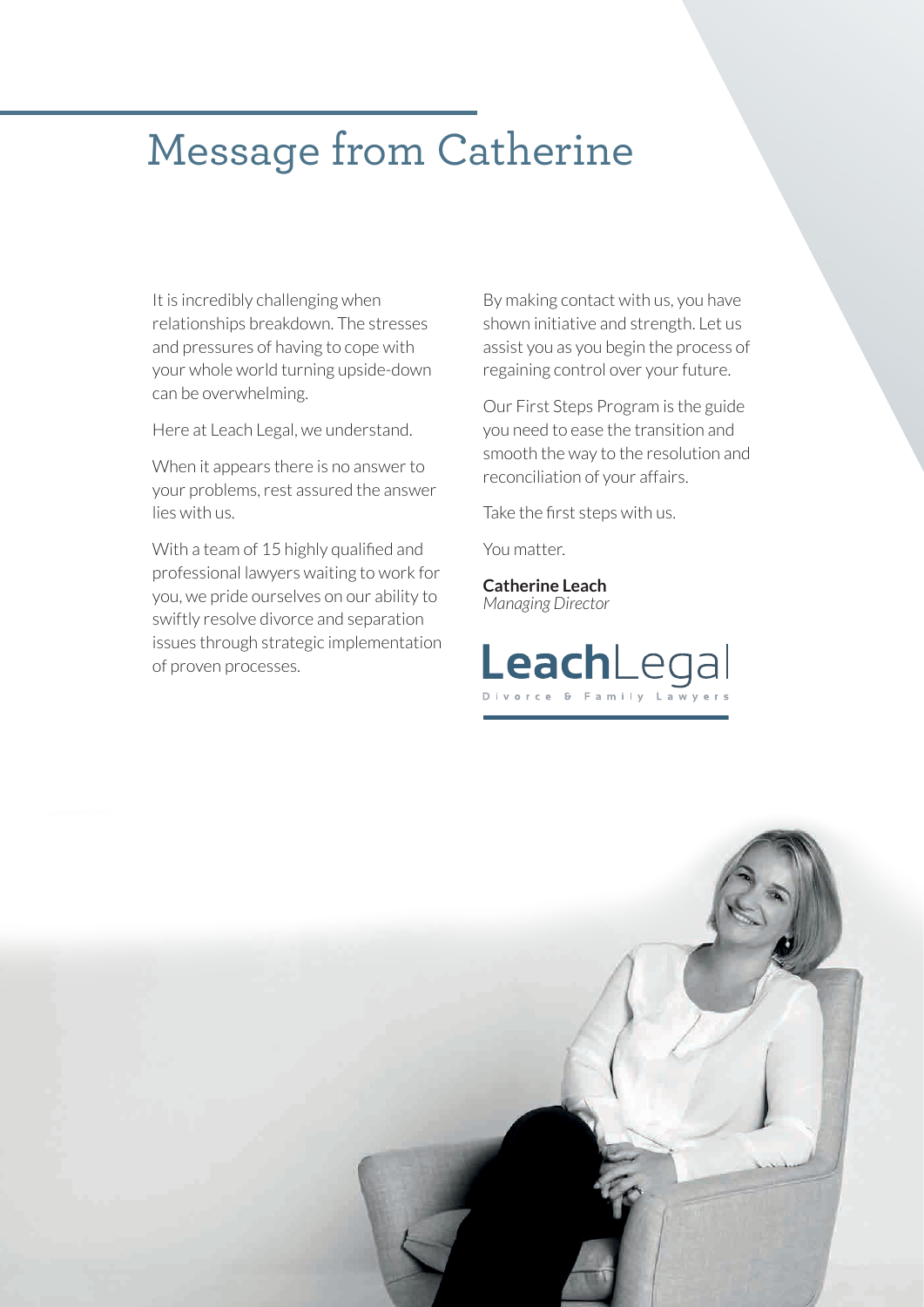# Your First Steps



#### **LAWYER MATCH**

We match you the with most suitable lawyer for your unique situation. We appreciate that you need to feel a connection with the person acting on your behalf and strive to partner you with the lawyer you need.



#### **FREE TELEPHONE CONSULTATION WITH A LAWYER**

You will end this phone call understanding the next steps you need to take.



#### **NO OBLIGATION FIRST HOUR TO ASSESS YOUR MATTER**

We understand that the thought of engaging a lawyer is daunting, so we meet with you to discuss your matter.



This outlines all the points you need to consider when commencing the process.



#### **RECOMMENDATION OF STRATEGIC ACTION**

We tell you the approach we intend to take with your matter and step out the strategies behind this approach.



#### **FORMAL AGREEMENT AND COSTINGS**

This is where we discuss payment options and formally agree to act on your behalf.



#### **COMMENCE ACTING ON YOUR BEHALF**

The final step is where we get on board and begin the journey towards your new life, which commences with unwinding your past.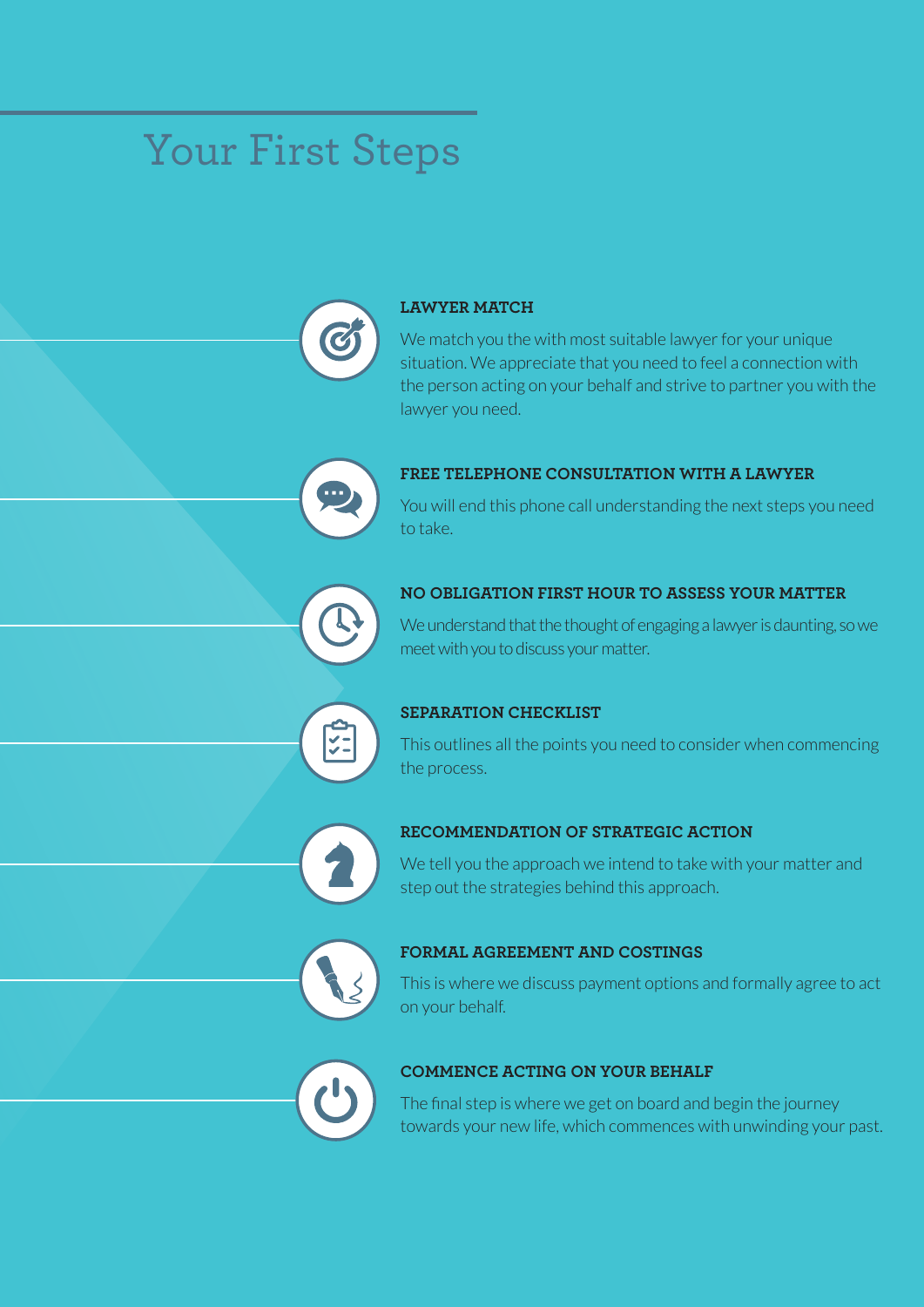## Pathway to Separation



"I don't even know where to start... Having the support through it all has been so fantastic. You were a huge help to me and after our calls I felt so much more comforted and at ease. In fact, now that it is all over I feel like I have lost a limb - being my legal team who were with me all along the way. I honestly feel at a bit of a loss with the idea that I won't be able to just call for a bit of advice and a pep talk! Please thank everyone at Leach Legal. I will definitely be recommending your firm to anyone that might need you."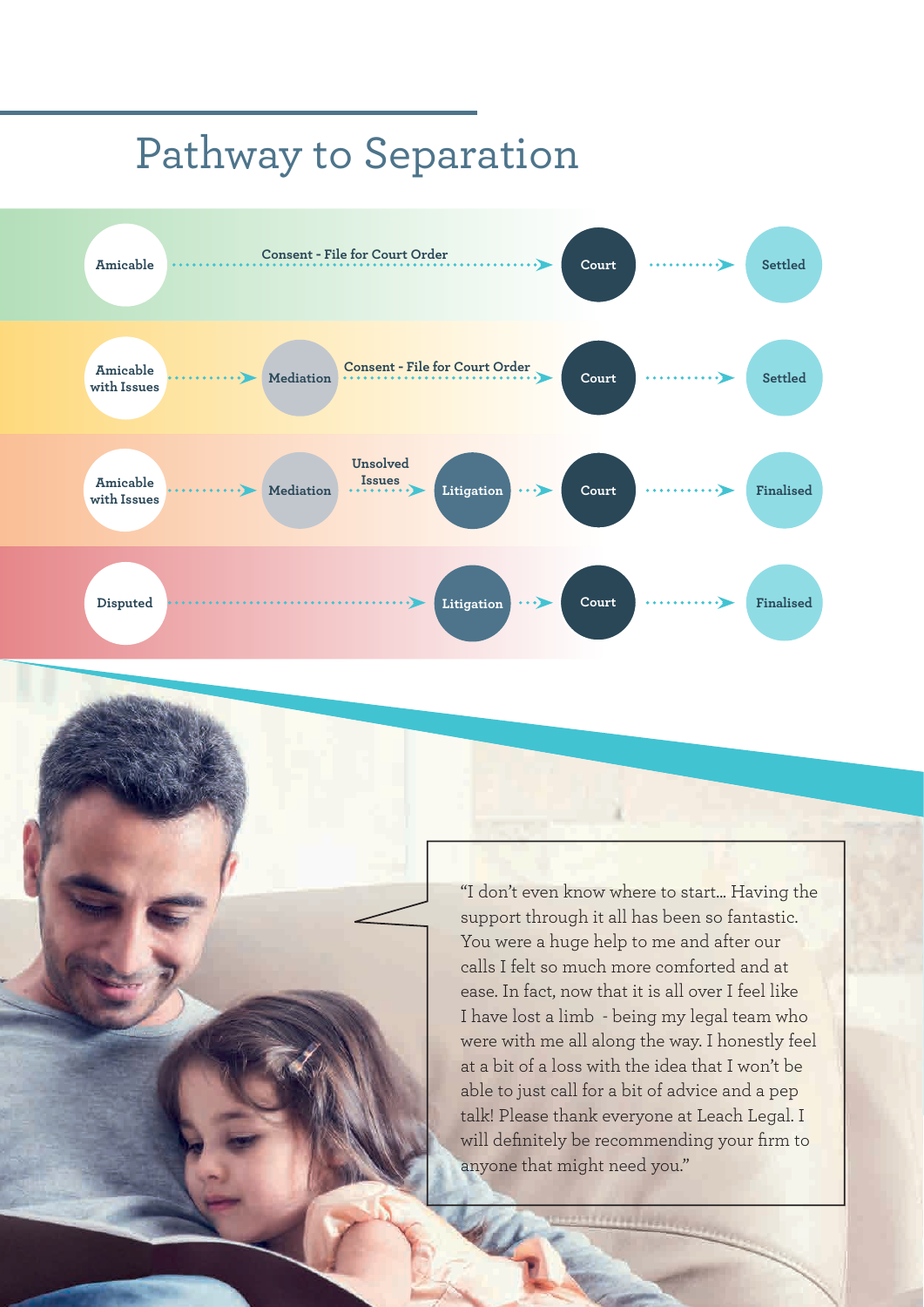"I have been so lucky to have Leach Legal as my lawyers. You have quickly come to grips with my matter and what I particularly appreciated was your clear and direct manner. You were very decisive and were able to easily clarify things for me. I also appreciate your calls and kind words."